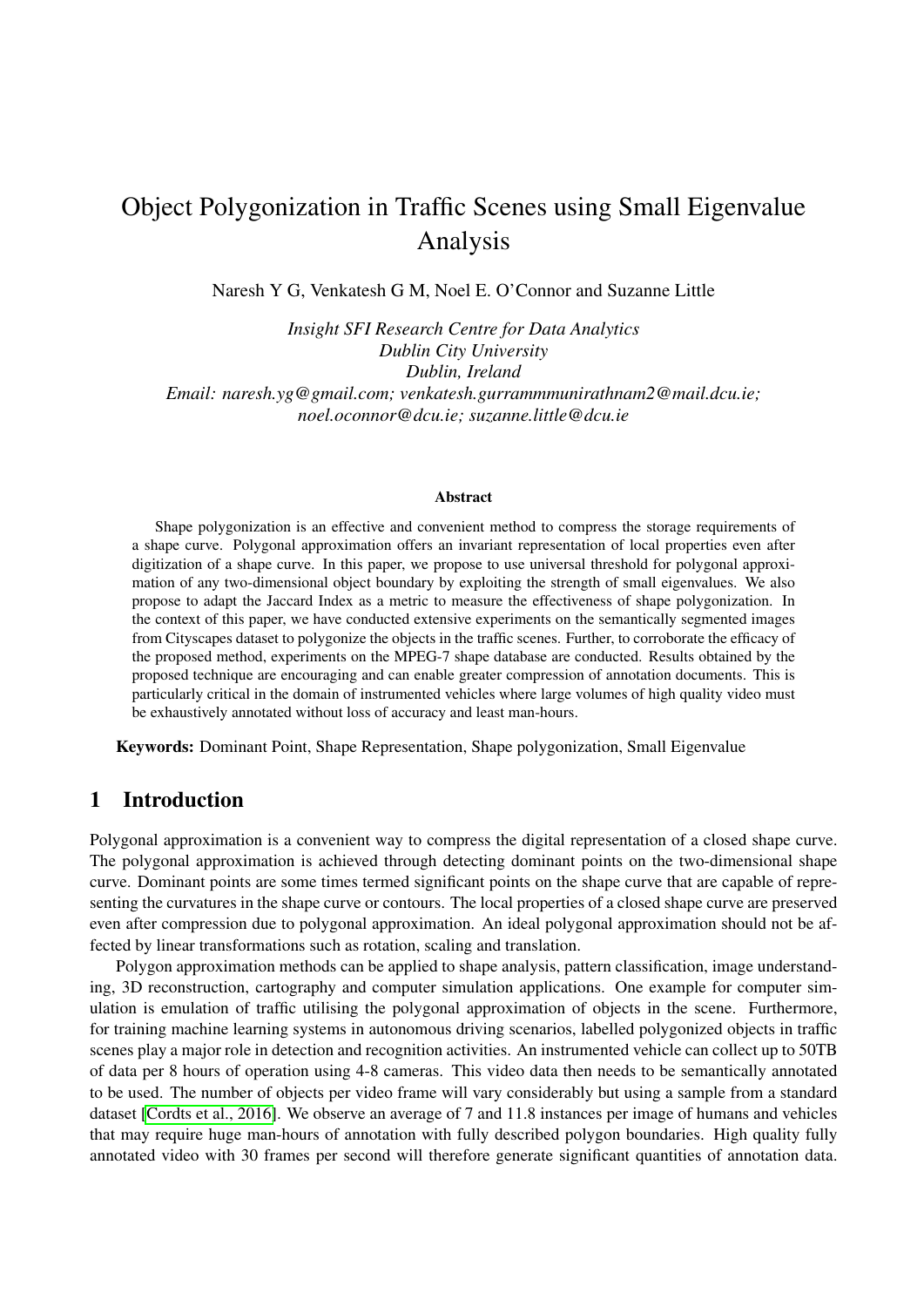Effective polygonal approximation that doesn't reduce the accuracy of modelling will greatly improve the efficiency of these processes. With this motivation, we address the polygonal approximation of objects in traffic scenes.

The rest of this paper is as follows: Section 2 gives an overview of prior work on polygonal approximate of shape curves. Section 3 describes the polygonal approximation technique and the need for post-processing to reduce duplication of vertices. Section 4 presents detailed experiments based on the proposed technique. Section 5 gives a conclusion on the proposed work.

## 2 Related Work

Polygonal approximation methods can be classified as sequential, merge based (heuristic) and split and merge methods [\[Morgera, 2012\]](#page-7-1). Alternatively, these algorithms can be classified [\[Madrid-Cuevas et al., 2016\]](#page-7-2) on two criteria polygon approximation [\[Perez and Vidal, 1994\]](#page-7-3) having number of dominant points to be fixed or specifying maximum allowable distortion after polygonal approximation. A brief review of current methods according to this classification is presented in this section.

One of the first heuristic polygonal approximation techniques [\[Ramer, 1972,](#page-7-4) [Douglas and Peucker, 1973\]](#page-7-5) proposed using an iterative method to divide a closed shape curve into a polygon with minimal number of vertices or dominant points. [\[Masood and Haq, 2007\]](#page-7-6) proposed an heuristic method by elimination of break points (vertices of polygonised boundary) iteratively for polygonization of digital shape curve. Similarly, by eliminating one break point based on associated error value is proposed in [\[Masood, 2008\]](#page-7-7). [\[Carmona-Poyato](#page-7-8) [et al., 2011\]](#page-7-8) used an iterative method that optimises an objective function known as reference approximation for polygonal approximation of digital shape curve using the method proposed in [\[Perez and Vidal, 1994\]](#page-7-3). [\[Marji](#page-7-9) [and Siy, 2003\]](#page-7-9) proposed a method based on region-of-support of every boundary point capable of preserving the symmetry of the shape after polygonal approximation. Similarly, [\[Wu, 2003\]](#page-7-10) proposed a method of detecting dominant points using region of support at every point of the boundary instead of considering a fixed length of support region and [\[Bhowmick and Bhattacharya, 2007\]](#page-7-11) proposed geometric constraints for straightness properties of digital curve to detect the dominant points. Polygon approximation by specifying the maximum allowable distortion is derived based on sum of squares deviation criterion [\[Salotti, 2002\]](#page-7-12) to detect the dominant point in a shape curve.

There are some methods that do not use any user defined parameters as criterion for finding optimal dominant points. The methods [\[Ramer, 1972,](#page-7-4) [Douglas and Peucker, 1973,](#page-7-5) [Carmona-Poyato et al., 2011\]](#page-7-8) are modified using a non-parametric approach [\[Prasad et al., 2012\]](#page-7-13) that utilises the theoretical bound of the deviation of the pixels obtained by the digitisation of a line segment. Another method [\[Madrid-Cuevas et al., 2016\]](#page-7-2), which is also a non-parametric approach, that exploits the split/merge technique and a quality measure known as Figureof-Merit. In spite of many algorithms for polygonal approximation, still there is scope for improvement in addressing near real-time polygonization of shape curves or boundaries of objects. The methods in [\[Bhowmick](#page-7-11) [and Bhattacharya, 2007,](#page-7-11) [Dinesh et al., 2005\]](#page-7-14) exploit the straightness of the line segment to detect dominant points in the shape curve. In [\[Dinesh et al., 2005\]](#page-7-14) employed a split based method that uses small eigenvalue for polygonization of a shape curve. It recursively splits a closed boundary curve considering a threshold for small eigenvalue. The value of the threshold and its computation is not specified. In split based techniques, duplication of vertices arises due to recursive splitting of boundary based on a decision criteria. This disadvantage shall be overcome using a merge based technique. Furthermore, suppression of collinear points after polygonal approximation assist in avoiding duplicated dominant points in a straight line segment.

## 3 Proposed Method

The proposed method utilizes a merging technique to detect dominant points of an object boundary in two dimensional space. In this technique, a decision is made at every boundary point to choose to merge the point in the set of dominant points to form a vertex of the approximating polygon. Theoretically, the eigenvalue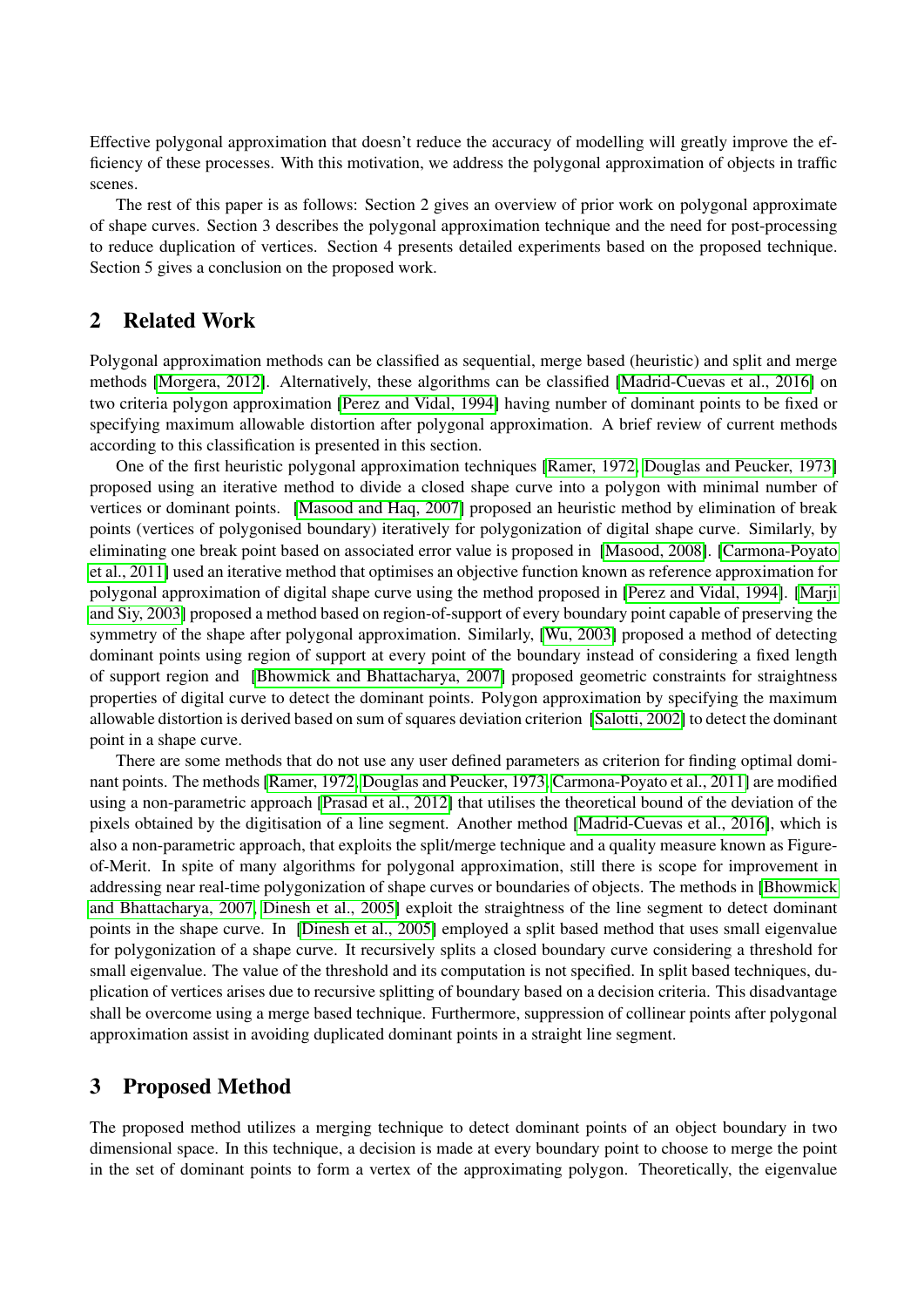associated with a straight line is equal to zero [\[Guru et al., 2004,](#page-7-15) [Dinesh et al., 2005\]](#page-7-14). However, the eigenvalue associated with a digital line will be slightly more than zero. The proposed method uses small eigenvalue [\[Tsai](#page-7-16) [et al., 1999,](#page-7-16) [Guru et al., 2004\]](#page-7-15) of the co-variance matrix of boundary points of an object as a decision criterion.

### <span id="page-2-1"></span>3.1 Small Eigenvalue Computation

The small eigenvalue is computed by adopting the methodology proposed in [\[Tsai et al., 1999\]](#page-7-16). The choice of parameters is carried out similarly as specified in [\[Guru et al., 2004\]](#page-7-15). Let  $B = \{b_k(x_i, y_i) | i = 1, 2, ..., N_k\}$  be *N* number of boundary pixels belonging to  $k_{th}$  boundary of an object, the small eigenvalue  $\lambda$  of the covariance matrix of *B* is computed as following:

<span id="page-2-0"></span>
$$
\lambda = \frac{1}{2} \left[ C_{11} + C_{22} - \sqrt{(C_{11} + C_{22})^2 - 4C_{12}^2} \right]
$$
\n(1)

where

$$
\begin{bmatrix}C_{11}&C_{12}\\C_{21}&C_{22}\end{bmatrix}
$$

is a covariance matrix of *B* and the coefficients in the matrix are computed as follows:

$$
C_{11} = \frac{1}{N} \sum_{i=1}^{N} (x_i^2 - c_x^2)
$$
 (2)

$$
C_{12} = C_{21} = \frac{1}{N} \sum_{i=1}^{N} (x_i \cdot y_i - c_x \cdot c_y)
$$
\n(3)

$$
C_{22} = \frac{1}{N} \sum_{i=1}^{N} (y_i^2 - c_y^2)
$$
 (4)

 $c_x$  and  $c_y$  are the mean values of the *x* and *y* co-ordinates respectively.

### 3.2 Polygon Approximation Algorithm

The input for the proposed technique is a set of boundary/contour pixels  $b_k$  of an object in the traffic scene and the output is a set of dominant points *P* resulting in polygonal approximation of the object. The algorithm for the proposed polygonal approximation of a given boundary is as follows:

```
Algorithm 1 Polygonal Approximation
Require: B = \{b_k(x_i, y_i) | i = 1, 2, ..., N_k\}Ensure: P = P_{k1} \dots P_{kM}1: StartPoint \leftarrow 02: Index \leftarrow 03: for i ← 1 to N_k do
 4: Points \leftarrow b_k[StartPoint:i+1,:]5: Compute \lambda for Points(1)
 6: if λ > T hr eshold
 7: StartPoint \leftarrow i8: P[Index] \leftarrow b_k(x_i, y_i)9: Index + +
10: end if
11: end for
```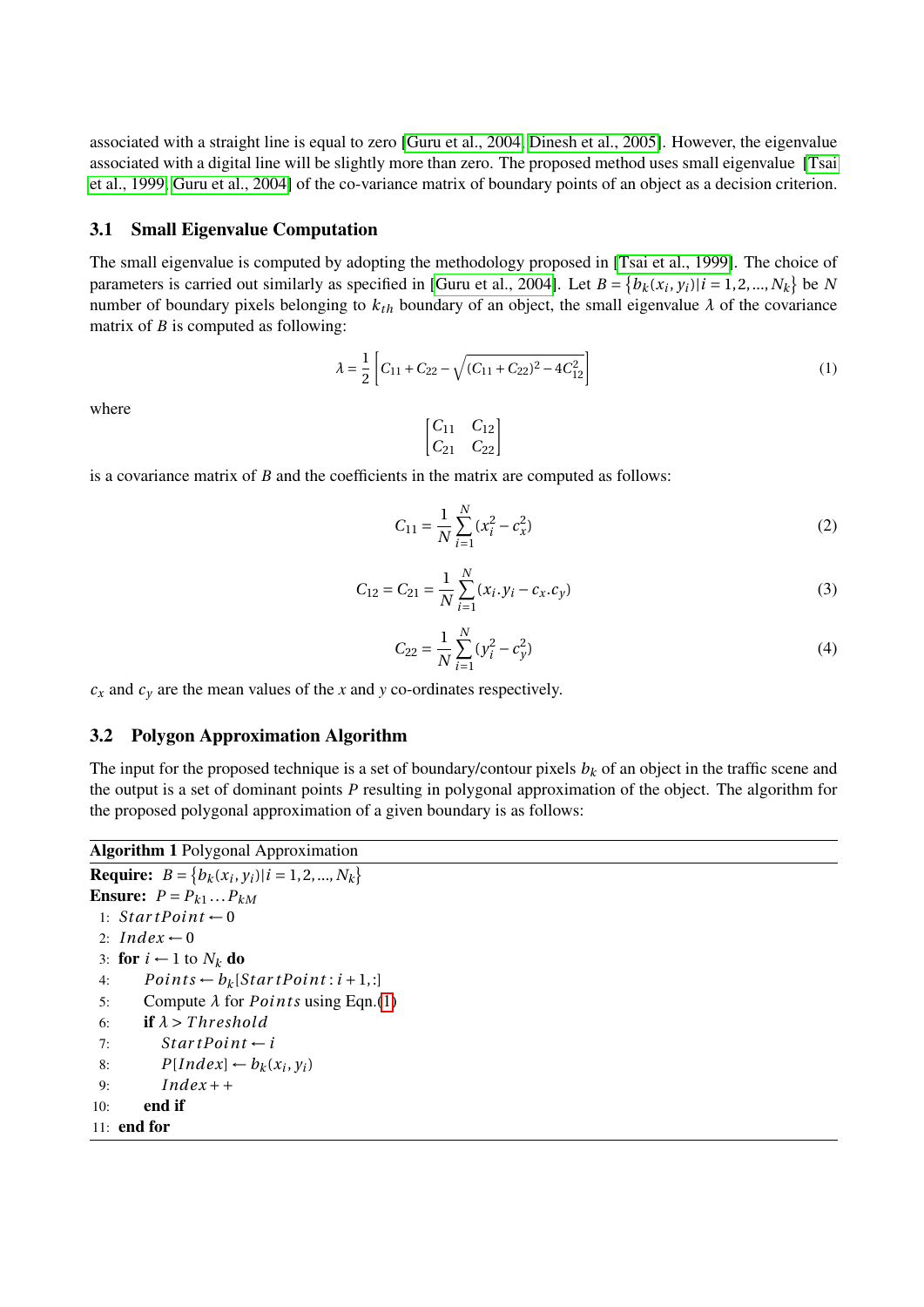#### 3.3 Post-processing of vertices

The vertices obtained after applying the polygonal approximation on the boundary pixels will have closer vicinity at curvature extreme portions of the boundary pixels as shown in Figure. [1\(](#page-3-0)a). The points shown in the highlighted portion of Figure.  $1(c)$  are nearly collinear. It is necessary to reduce such points by retaining certain points that are not collinear. This can be achieved by re-applying the same polygonal approximation method mentioned in [3.1](#page-2-1) with the smallest threshold as a parameter for small eigenvalue as mentioned in [\[Guru](#page-7-15) [et al., 2004\]](#page-7-15). This results in effective suppression of collinear points in the curvature extreme region as shown in Figure. [1\(](#page-3-0)d).



<span id="page-3-0"></span>Figure 1: Illustration of collinear points suppression after polygonal approximation

## 4 Experiments

To validate the efficacy of the proposed polygon approximation technique, we have conducted experiments on the standard MPEG-7 shape database and on semantic segmentation images from the validation set of the CityScapes dataset [\[Cordts et al., 2016\]](#page-7-0).

According to our literature study, only certain contours like hammer, plane, chromosome, leaf, semicircles and infinity are used. In our experiments, we have also considered more complex shapes and the result on a subset of data is shown in Figure. [2.](#page-4-0) The polygon approximation technique is evaluated in terms of Compression Ratio (*CR*) and Integral Square Error (*I SE*). Compression Ratio (Eqn. [5\)](#page-3-1) is defined as the ratio between the number of points in the contour (*N*) and the number of points(*P*) obtained after polygonal approximation.

<span id="page-3-1"></span>
$$
CR = \frac{N}{P}
$$
 (5)

The Integral Square Error *ISE* is the sum of square error and is defined as follows:

$$
ISE = \sum_{i=1}^{N} e_i^2 \tag{6}
$$

where  $e_i$  is the distance between the original contour point and the approximated line segment.

In assessment of semantic segmentation, the Jaccard index, also known as Intersection over Union (*I oU*), is popularly used. This is a statistical measure used to define the proximity of two sample sets that helps in understanding the approximation or prediction quantitatively. According to our literature review, Jaccard index is not found as a metric to evaluate the proximity between the original shape curve and its respective polygonal approximation. However, in semantic segmentation [\[Badrinarayanan et al., 2015\]](#page-6-0), the Jaccard index effectively explains the proximity of actual regions and their respective predicted regions by the segmentation techniques. Therefore, in our experiments, we use Jaccard index to find the ratio of the symmetric difference between the original shape curve and its respective polygonal approximation to their union. Hence, Jaccard index explains the empirical proximity between a shape curve and its polygonal approximation. A shape curve, *S*, is represented by a set of boundary points and its respective polygonal approximation, *P*, yields a set of dominant points that effectively preserves the curvature information. The Jaccard index, *J*(*SR*,*PR*), is given by:

$$
J(SR, PR) = \frac{SR \cap PR}{SR \cup PR} \tag{7}
$$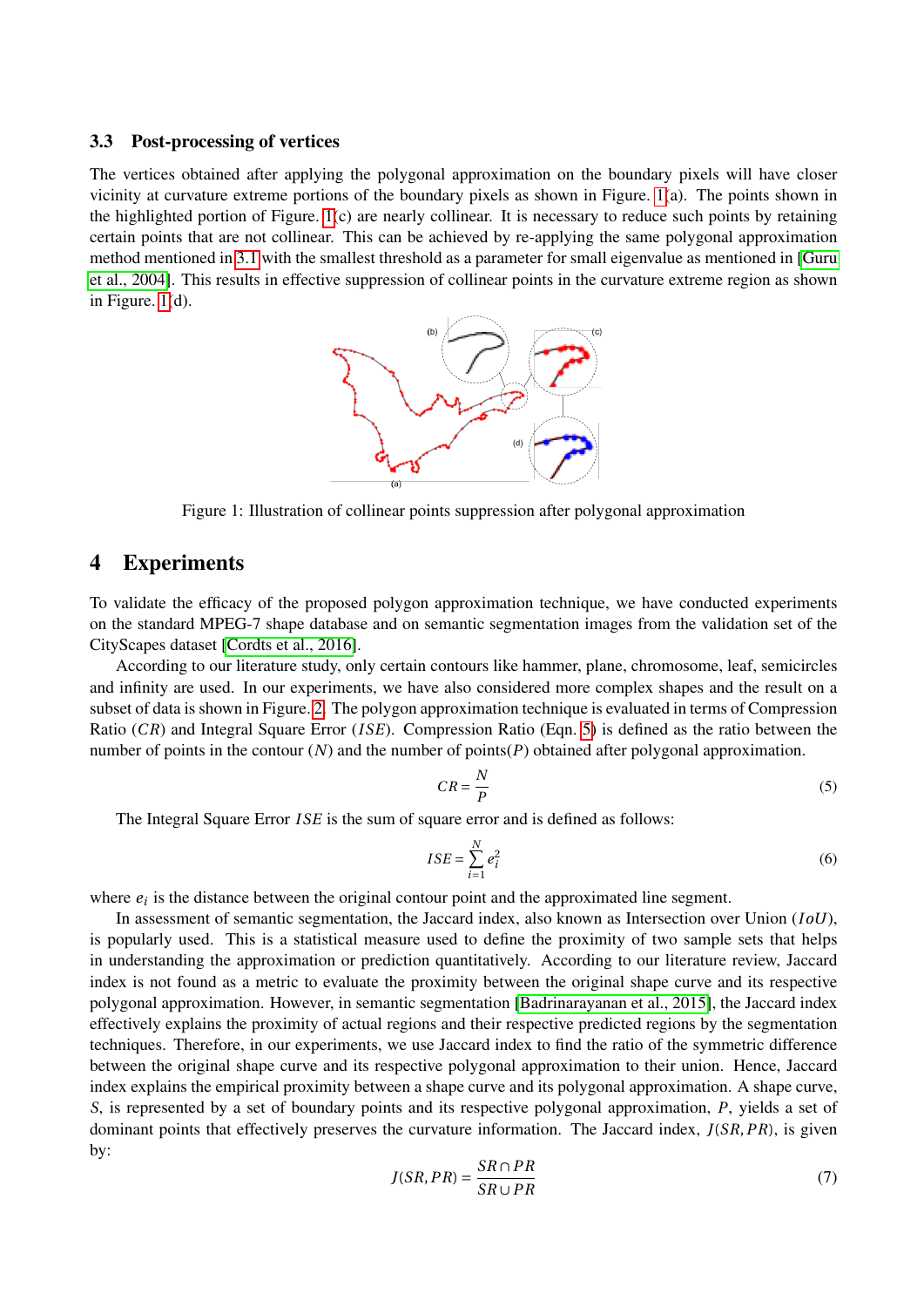where *SR*, is the region of original shape contour (*S*) and *PR* is the region of polygonal shape approximation (*P*) using the proposed method.

### 4.1 Experiments on MPEG-7 Shape Database

Several methods [\[Prasad et al., 2012,](#page-7-13) [Carmona-Poyato et al., 2011\]](#page-7-8) used the Compression Ratio (*CR*) and Integral Square Error (*ISE*) as the quality metrics to present the efficacy of their methods on a small set of contours rather than the whole dataset. In our experimentation, we have considered all the objects mentioned in Table. [2](#page-5-0) in the dataset for evaluation of the performance of the proposed technique. Figure [2](#page-4-0) shows the dominant point extraction on some of the shapes – spring, bat, elephant and guitar. The above mentioned shapes have curvature extremes in their shape. Hence, these shapes are considered for visualisation. It can be observed from figure [2](#page-4-0) that the polygonal approximation of all the shapes is effective in preserving the curvature extreme of original shape curve. Table. [1](#page-4-1) shows the number of contour points (CountourPts), approximated dominant points (M), compression ratio (CR) and integral square error (ISE) of the polygonal approximation and its postprocessing for the shapes shown in figure [2.](#page-4-0) Table. [2](#page-5-0) shows overall mean of Jaccard Index (JD), Compression Ratio (CR) and Integrated square error (ISE) of polygonal approximation and its post-processing for every class of shape in the MPEG-7 dataset. It can be observed that the performance of the proposed technique is efficient in terms of CR and JD on most of the object classes in the MPEG-7 dataset. However, for the object class *Gl ass*, performance of the proposed technique decreases in terms of the Jaccard Index after post-processing. Figure. [4\(b\)](#page-6-1) shows the drawback of the proposed post-processing step where one of the dominant points is removed resulting in deformation of the shape curve after polygonal approximation.



<span id="page-4-0"></span>Figure 2: Dominant point extraction on some of the shapes in MPEG-7 dataset possessing curvature extreme. 1<sup>st</sup> column: Input images, 2<sup>nd</sup> column: contour extraction output, 3<sup>rd</sup> column: dominant points and 4<sup>th</sup> column: dominant points after post processing.

| Input      | ContourPts | M   |       | CR     | <b>ISE</b> | $M^P$ |       | $CR^{\prime}$ | $I\mathcal{S} F^P$ |
|------------|------------|-----|-------|--------|------------|-------|-------|---------------|--------------------|
| Spring-1   | 1948       |     | 0.956 | 15.967 | 926        | 61    | 0.864 | 31.934        | 5.493              |
| Elephant-1 | 3317       | 386 | 0.99  | 8.593  | 1.81       | 182   | 0.982 | 19.225        | 6.093              |

<span id="page-4-1"></span>Table 1: Metric on shapes considered in figure [2](#page-4-0) from MPEG-7 dataset. ∗ *P* represents post-processed values

## 4.2 Polygonization of Semantically Segmented Objects

In order to show the applicability of the proposed technique in real-time visual analysis and automatic annotation tasks, we have conducted experiments on semantic segmentation results on the CityScapes Dataset. We present the results of our polygonal approximation on object shapes yielded by semantic segmentation [\[Badri](#page-6-0)[narayanan et al., 2015\]](#page-6-0). Table. [3](#page-6-2) shows the Jaccard Index and compression ratio of polygonal approximation and after its post-processing. Figure. [3](#page-5-1) illustrates polygonization of objects in a traffic scene. The performance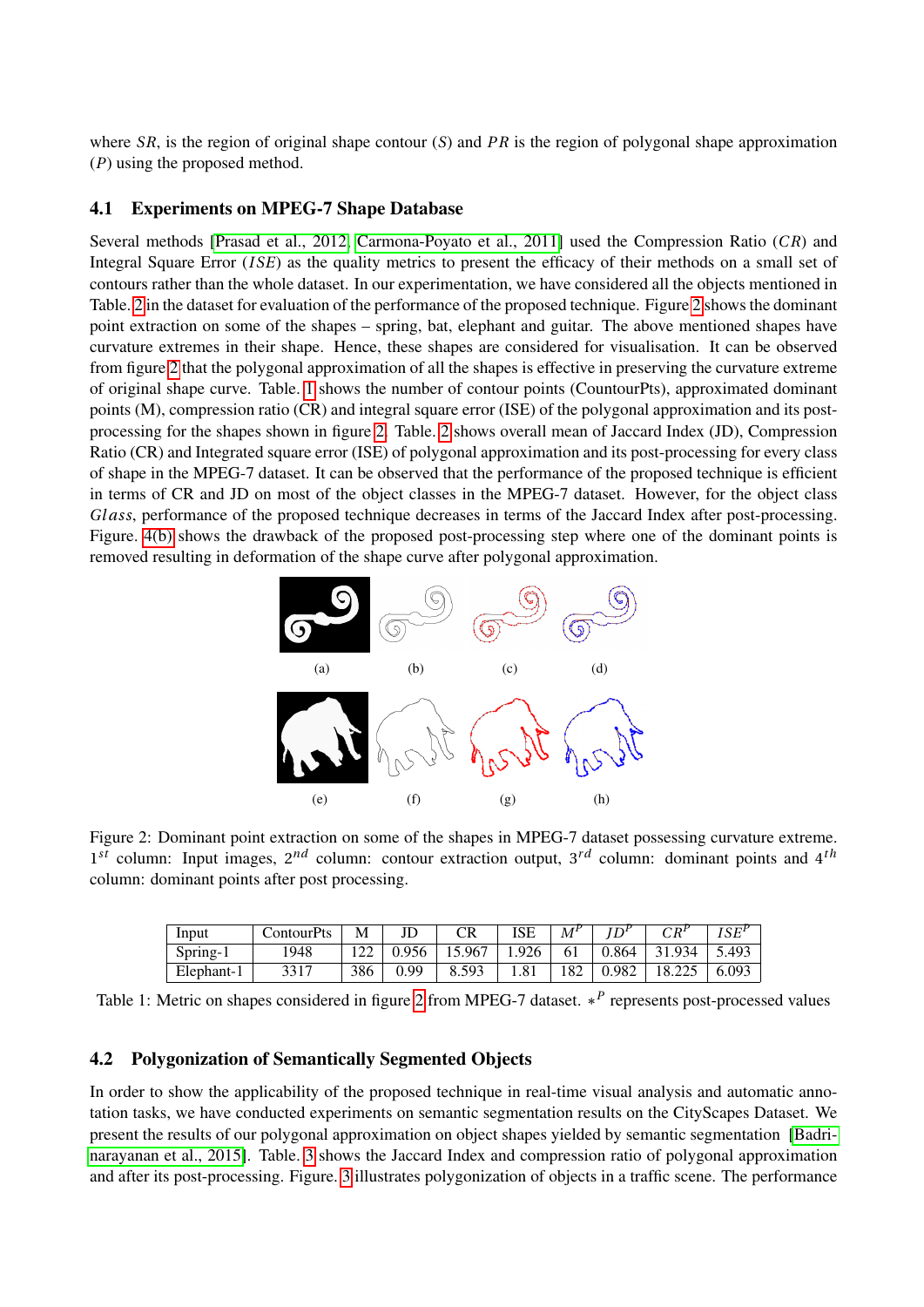| Input                     | JD   | <b>CR</b> | <b>ISE</b> | $JD^P$ | $CR^P$ | $_{ISE}P$ | Input                    | JD   | <b>CR</b>         | <b>ISE</b>     | $ID^P$                   | $CR^P$ | ISE <sup>P</sup> |
|---------------------------|------|-----------|------------|--------|--------|-----------|--------------------------|------|-------------------|----------------|--------------------------|--------|------------------|
| Apple                     | 0.98 | 16.44     | 5.51       | 0.98   | 17.75  | 5.64      | F <sub>rog</sub>         | 0.98 | 12.57             | 3.19           | 0.98                     | 14.93  | 3.98             |
| Bat                       | 0.98 | 10.31     | 2.17       | 0.98   | 15.23  | 3.08      | <b>Glass</b>             | 0.96 | 83.62             | 30.33          | 0.85                     | 88.95  | 31.8             |
| Beetle                    | 0.95 | 7.83      | 2.34       | 0.94   | 11.47  | 3.04      | Guitar                   | 0.97 | 15.9              | 5.73           | 0.97                     | 18.95  | 7.81             |
| Bell                      | 0.98 | 12.21     | 1.48       | 0.97   | 15.88  | 1.86      | Hammer                   | 0.91 | 30.51             | 4.51           | 0.87                     | 34.46  | 4.95             |
| <b>Bird</b>               | 0.98 | 12.72     | 3.49       | 0.98   | 15.92  | 4.79      | Hat                      | 0.97 | 18.65             | 1.37           | 0.97                     | 21.68  | 1.48             |
| Bone                      | 0.95 | 56.42     | 226.98     | 0.92   | 60.18  | 252.98    | Hcircle                  | 0.98 | 38.48             | 11.29          | 0.98                     | 40.86  | 12.06            |
| Bottle                    | 0.96 | 20.8      | 0.65       | 0.95   | 26.24  | 0.82      | Heart                    | 0.99 | 29.11             | 39.3           | 0.99                     | 30.55  | 36.39            |
| <b>Brick</b>              | 0.97 | 16.28     | 1.88       | 0.97   | 19.72  | 2.57      | Horse                    | 0.98 | 11.19             | 1.91           | 0.98                     | 16.17  | 2.7              |
| Butterfly                 | 0.98 | 8.99      | 2.05       | 0.98   | 13.22  | 2.64      | Horseshoe                | 0.93 | 13.87             | 1.45           | 0.92                     | 16.71  | 2.21             |
| Camel                     | 0.97 | 11.48     | 1.36       | 0.97   | 13.95  | 1.77      | Jar                      | 0.97 | 13.04             | 3.18           | 0.97                     | 14.95  | 3.81             |
| Car                       | 0.97 | 12.28     | 1.21       | 0.97   | 13.91  | 1.21      | Key                      | 0.98 | 19.55             | 2.21           | 0.98                     | 22.68  | 2.46             |
| Carriage                  | 0.95 | 11.18     | 1.27       | 0.94   | 12.31  | 1.33      | Lizzard                  | 0.97 | 9.4               | 2.35           | 0.97                     | 13.76  | 3.43             |
| <b>Cellular Phone</b>     | 0.98 | 31.55     | 0.88       | 0.97   | 39     | 0.86      | Lmfish                   | 0.97 | 10.3              | 2.15           | 0.97                     | 14.27  | 3.22             |
| Chicken                   | 0.97 | 8.76      | 2.08       | 0.97   | 11.36  | 2.57      | Misk                     | 0.99 | 20.1              | 6.41           | 0.99                     | 22.2   | 8.85             |
| Children                  | 0.96 | 10.31     | 0.57       | 0.96   | 12.96  | 0.65      | Octopus                  | 0.96 | 13.25             | $\overline{2}$ | 0.95                     | 14.91  | 2.19             |
| Chopper                   | 0.96 | 12.85     | 1.78       | 0.96   | 14.56  | 2.03      | Pencil                   | 0.95 | 39.63             | 12.77          | 0.95                     | 48.3   | 16.54            |
| Classic                   | 0.99 | 15.56     | 1.72       | 0.98   | 18.8   | 1.92      | Personal Car             | 0.99 | 18.14             | 3.87           | 0.98                     | 20.72  | 4.49             |
| Comma                     | 0.98 | 49.99     | 15.25      | 0.98   | 55.16  | 17.71     | Rat                      | 0.95 | 12.74             | 1.66           | 0.95                     | 14.37  | 1.83             |
| Crown                     | 0.94 | 8.2       | 2.35       | 0.94   | 9.7    | 2.69      | $\overline{Ray}$         | 0.99 | 11.36             | 5.39           | 0.98                     | 16.29  | 8.73             |
| $\overline{\mathrm{Cup}}$ | 0.98 | 20.53     | 1.84       | 0.98   | 23.72  | 2.31      | Sea Snake                | 0.95 | 13.53             | 4.3            | 0.95                     | 18.43  | 7.4              |
| Deer                      | 0.93 | 5.57      | 2.28       | 0.92   | 8.33   | 3.53      | Shoe                     | 0.99 | 19.79             | 1.93           | 0.99                     | 23.02  | 2.37             |
| Device                    | 0.98 | 23.17     | 29.95      | 0.96   | 40.04  | 28.72     | Spoon                    | 0.96 | 17.35             | 9.96           | 0.95                     | 20.98  | 23.81            |
| Dog                       | 0.97 | 10.25     | 1.47       | 0.97   | 13.34  | 1.85      | Spring                   | 0.92 | 13.13             | 1.52           | 0.91                     | 15.75  | 1.99             |
| Elephant                  | 0.96 | 9.76      | 2.34       | 0.96   | 13.84  | 3.74      | Stef                     | 0.9  | 10.44             | 1.73           | 0.9                      | 12.15  | 2.19             |
| Face                      | 0.99 | 15.19     | 3.44       | 0.99   | 18.31  | 4.04      | Teddy                    | 0.98 | 11.86             | 1.88           | 0.98                     | 13.55  | 2.26             |
| Fish                      | 0.96 | 11.42     | 2.01       | 0.96   | 14.24  | 2.41      | Tree                     | 0.97 | 14.38             | 3.38           | 0.96                     | 17.89  | 4.84             |
| Flatfish                  | 0.99 | 15.27     | 5.65       | 0.99   | 20.81  | 10.67     | Truck                    | 0.95 | 9.27              | 1.31           | 0.95                     | 11.25  | 1.33             |
| Fly                       | 0.94 | 9.83      | 3.44       | 0.93   | 12.85  | 4.78      | Turtle                   | 0.98 | 8.51              | 1.66           | 0.98                     | 12.42  | 2.3              |
| Fork                      | 0.94 | 26.61     | 2.89       | 0.93   | 32.43  | 4.14      | Watch                    | 0.97 | 20.09             | 1.04           | 0.97                     | 27.41  | 1.44             |
| Fountain                  | 0.97 | 14.98     | 1.73       | 0.97   | 17     | 1.98      | $\overline{\phantom{0}}$ | -    | $\qquad \qquad -$ | -              | $\overline{\phantom{0}}$ | -      |                  |

<span id="page-5-0"></span>Table 2: Metric extracted on MPEG-7 dataset



<span id="page-5-1"></span>Figure 3: Polygonal Approximation of objects in a traffic scene

of the proposed algorithm for most of the object classes in the CityScapes dataset is considerably more effective in compressing and retaining the shape of the digital curve. From Table. [3,](#page-6-2) it can be observed that the proposed technique is effective on most of the traffic object classes however on the object class *Pole* and *Si dew al k* are slightly low. This is due to post-processing step which results in extra compression of near rectangular shapes and shapes of small objects which possess minimal boundary points in the boundary curvature. The application of a post-processing step on certain shapes, which are near regular shape, leads to filtering out (removing) dominant points that are important to preserving the curvature extreme of the shape curve. Figure. [4](#page-6-3) shows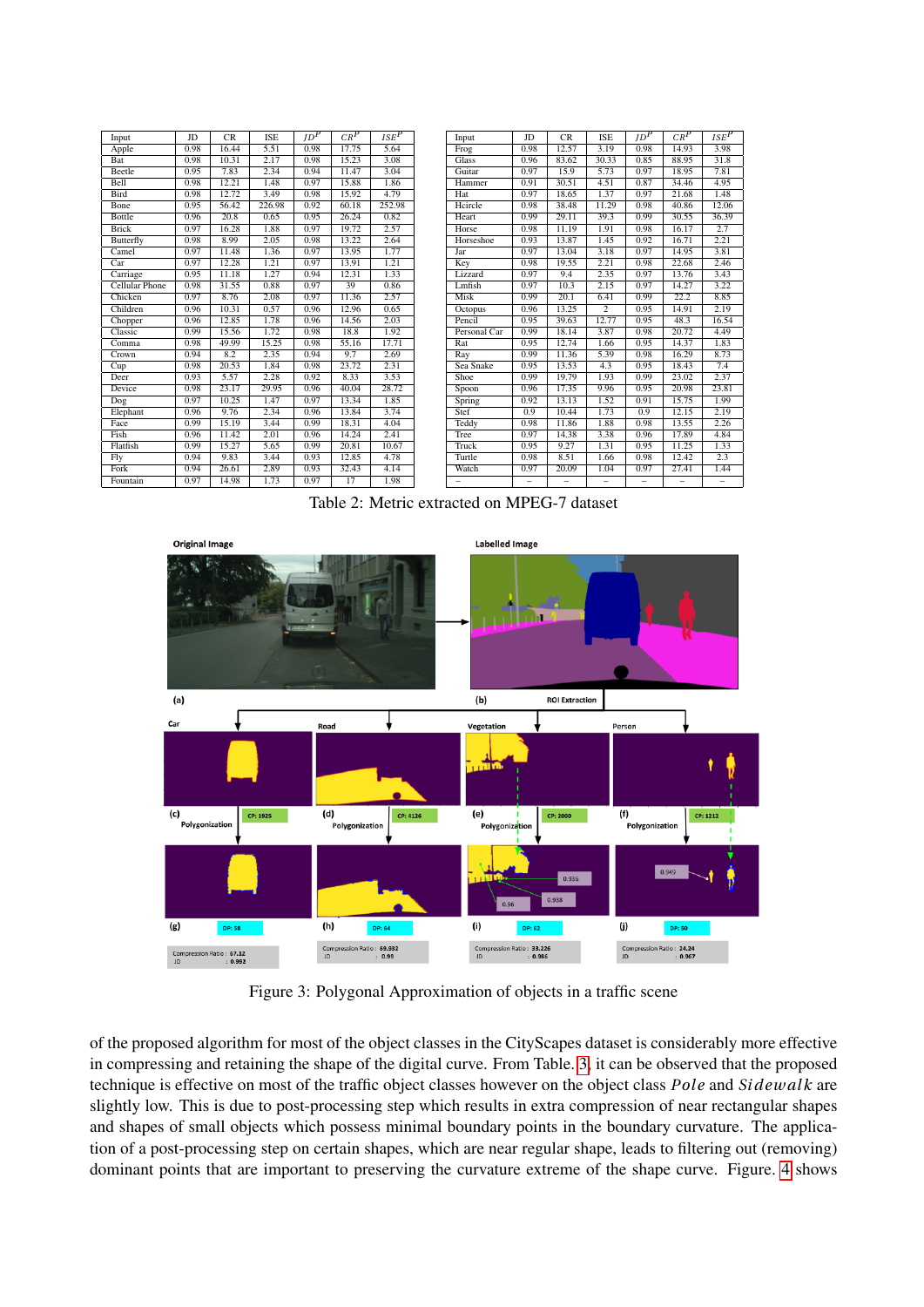<span id="page-6-4"></span>two examples that highlight the drawback of this post-processing method. It can be clearly observed that one of the dominant points is filtered out affecting the shape of the curve which results in clamping of the shape structure. Figure. [4\(a\)](#page-6-4) shows the clamping effect on the object class *Road*. One of the dominant points which preserves the curvature extreme has been filtered out and resulted in deformation of the shape after polygonal approximation.

<span id="page-6-1"></span>

<span id="page-6-3"></span>Figure 4: Illustration of a drawback of the proposed post-processing method

## 5 Conclusion

A simple yet effective technique that exploits the merge based method using small eigenvalue of a straight line for polygonal approximation has been proposed. This technique helps in retaining the curvature extreme of the shape contour with minimum points. We have shown that Jaccard Index is an effective metric to assess polygonal approximation. The proposed technique has been applied on semantic segmentation results on CityScapes dataset for representation of object shape in the scene which enables effective shape recovery of the objects during visual analysis and annotation tasks. Hence, the proposed technique plays a key role in automatic annotation tasks involved in ADAS (Advanced driver-assistance systems) and autonomy applications.

## Acknowledgments

This work has received funding from the European Research Council (ERC) under the European Union's Horizon 2020 research and innovation programme (grant agreement number 688099) project *Cloud* − *LSVA* and from Science Foundation Ireland under grant number *SF I* /16/*SP*/3804. The Insight SFI Research Centre for Data Analytics is supported by Science Foundation Ireland under Grant Number  $SFI/12/RC/2289p2$ .

| <b>Object Class</b> | JD    | CR     | $JD^{\overline{p}}$ | $CR^P$ |
|---------------------|-------|--------|---------------------|--------|
| Bicycle             | 0.923 | 13.215 | 0.91                | 14.775 |
| Building            | 0.921 | 23.853 | 0.894               | 25.704 |
| <b>Bus</b>          | 0.943 | 23.495 | 0.933               | 25.518 |
| Car                 | 0.949 | 19.083 | 0.942               | 21.028 |
| Fence               | 0.917 | 32.323 | 0.884               | 34.157 |
| Motorcycle          | 0.922 | 12.662 | 0.914               | 14.016 |
| Person              | 0.924 | 13.008 | 0.913               | 14.863 |
| Pole                | 0.779 | 51.683 | 0.771               | 52.317 |
| Rider               | 0.92  | 12.113 | $\overline{0.909}$  | 13.947 |
| Road                | 0.947 | 46.548 | 0.933               | 49.814 |

| <b>Object Class</b>  | JD    | <b>CR</b>           | $\overline{JD}^{\overline{P}}$ | $CR^P$ |  |
|----------------------|-------|---------------------|--------------------------------|--------|--|
| Sidewalk             | 0.915 | 32.875              | 0.872                          | 35.567 |  |
| Sky                  | 0.931 | 22.503              | 0.907                          | 24.62  |  |
| Terrain              | 0.909 | 30.098              | 0.875                          | 32.461 |  |
| <b>Traffic Light</b> | 0.918 | 16.512              | 0.885                          | 17.686 |  |
| <b>Traffic Sign</b>  | 0.92  | 26.681              | 0.91                           | 27.385 |  |
| Train                | 0.93  | 26.54               | 0.924                          | 28.243 |  |
| Truck                | 0.936 | $\overline{22.195}$ | $\overline{0.9}32$             | 24.339 |  |
| Vegetation           | 0.925 | 21.259              | $\overline{0.902}$             | 23.111 |  |
| Wall                 | 0.916 | 35.176              | 0.886                          | 36.722 |  |
|                      |       |                     |                                |        |  |

<span id="page-6-2"></span>Table 3: Metric extracted on Object Classes in CityScapes Dataset

## References

<span id="page-6-0"></span>[Badrinarayanan et al., 2015] Badrinarayanan, V., Kendall, A., and Cipolla, R. (2015). Segnet: A deep convolutional encoder-decoder architecture for image segmentation. *arXiv preprint arXiv:1511.00561*.